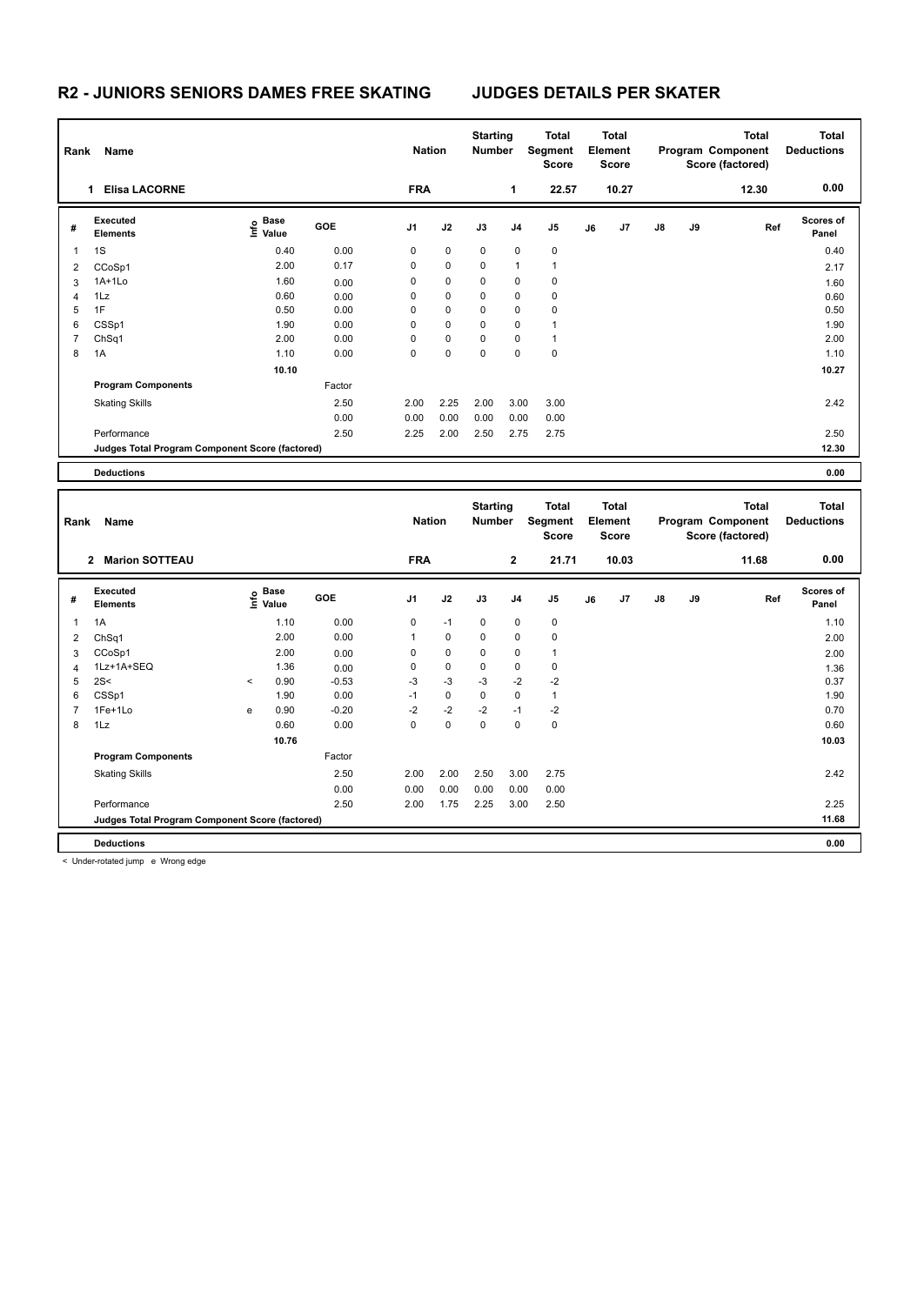### **R2 - JUNIORS SENIORS DAMES FREE SKATING JUDGES DETAILS PER SKATER**

|   | Rank<br>Name                                    |    |                                  |            |                | <b>Nation</b> |             | <b>Starting</b><br><b>Number</b> | <b>Total</b><br>Segment<br><b>Score</b> | <b>Total</b><br>Element<br><b>Score</b> |                |               |    | <b>Total</b><br>Program Component<br>Score (factored) | Total<br><b>Deductions</b> |
|---|-------------------------------------------------|----|----------------------------------|------------|----------------|---------------|-------------|----------------------------------|-----------------------------------------|-----------------------------------------|----------------|---------------|----|-------------------------------------------------------|----------------------------|
|   | <b>Coralie GARREAU</b><br>3                     |    |                                  |            | <b>FRA</b>     |               |             | 3                                | 18.36                                   |                                         | 7.53           |               |    | 10.83                                                 | 0.00                       |
| # | Executed<br><b>Elements</b>                     |    | <b>Base</b><br>e Base<br>⊆ Value | <b>GOE</b> | J <sub>1</sub> | J2            | J3          | J4                               | J <sub>5</sub>                          | J6                                      | J <sub>7</sub> | $\mathsf{J}8$ | J9 | Ref                                                   | <b>Scores of</b><br>Panel  |
| 1 | $1A+1T$                                         |    | 1.50                             | 0.00       | 0              | $\mathbf 0$   | $\mathbf 0$ | 0                                | 0                                       |                                         |                |               |    |                                                       | 1.50                       |
| 2 | 2S<<                                            | << | 0.40                             | $-0.27$    | $-2$           | $-3$          | $-3$        | $-2$                             | $-3$                                    |                                         |                |               |    |                                                       | 0.13                       |
| 3 | CSSp                                            |    | 0.00                             | 0.00       |                |               |             |                                  |                                         |                                         |                |               |    |                                                       | 0.00                       |
| 4 | 1A                                              |    | 1.10                             | $-0.20$    | $-1$           | $-1$          | $-1$        | $-1$                             | 0                                       |                                         |                |               |    |                                                       | 0.90                       |
| 5 | 1F                                              |    | 0.50                             | 0.00       | 0              | 0             | $\Omega$    | 0                                | $\mathbf 0$                             |                                         |                |               |    |                                                       | 0.50                       |
| 6 | CoSp1                                           |    | 1.70                             | $-0.10$    | $-1$           | $\mathbf 0$   | $-1$        | 0                                | $\mathbf 0$                             |                                         |                |               |    |                                                       | 1.60                       |
| 7 | ChSq1                                           |    | 2.00                             | 0.00       | 0              | $-1$          | $\mathbf 0$ | 0                                | $\pmb{0}$                               |                                         |                |               |    |                                                       | 2.00                       |
| 8 | $1F+1T$                                         |    | 0.90                             | 0.00       | 0              | $\mathbf 0$   | 0           | 0                                | $\pmb{0}$                               |                                         |                |               |    |                                                       | 0.90                       |
|   |                                                 |    | 8.10                             |            |                |               |             |                                  |                                         |                                         |                |               |    |                                                       | 7.53                       |
|   | <b>Program Components</b>                       |    |                                  | Factor     |                |               |             |                                  |                                         |                                         |                |               |    |                                                       |                            |
|   | <b>Skating Skills</b>                           |    |                                  | 2.50       | 2.25           | 2.00          | 1.75        | 2.50                             | 2.50                                    |                                         |                |               |    |                                                       | 2.25                       |
|   |                                                 |    |                                  | 0.00       | 0.00           | 0.00          | 0.00        | 0.00                             | 0.00                                    |                                         |                |               |    |                                                       |                            |
|   | Performance                                     |    |                                  | 2.50       | 2.50           | 1.75          | 1.50        | 2.50                             | 2.00                                    |                                         |                |               |    |                                                       | 2.08                       |
|   | Judges Total Program Component Score (factored) |    |                                  |            |                |               |             |                                  |                                         |                                         |                |               |    |                                                       | 10.83                      |
|   | <b>Deductions</b>                               |    |                                  |            |                |               |             |                                  |                                         |                                         |                |               |    |                                                       | 0.00                       |

<< Downgraded jump

| Name<br>Rank   |                                                 |    |                   |         |                | <b>Nation</b> |          | <b>Starting</b><br>Number | <b>Total</b><br>Segment<br><b>Score</b> | <b>Total</b><br>Element<br>Score |      |               |    | <b>Total</b><br>Program Component<br>Score (factored) | <b>Total</b><br><b>Deductions</b> |
|----------------|-------------------------------------------------|----|-------------------|---------|----------------|---------------|----------|---------------------------|-----------------------------------------|----------------------------------|------|---------------|----|-------------------------------------------------------|-----------------------------------|
|                | <b>Maelys MONFORT</b><br>4                      |    |                   |         | <b>FRA</b>     |               |          | 5                         | 17.10                                   |                                  | 8.50 |               |    | 9.60                                                  | 1.00                              |
| #              | <b>Executed</b><br><b>Elements</b>              |    | e Base<br>⊆ Value | GOE     | J <sub>1</sub> | J2            | J3       | J <sub>4</sub>            | J <sub>5</sub>                          | J6                               | J7   | $\mathsf{J}8$ | J9 | Ref                                                   | <b>Scores of</b><br>Panel         |
| 1              | 2S<<                                            | << | 0.40              | $-0.30$ | $-3$           | $-3$          | $-3$     | $-3$                      | $-3$                                    |                                  |      |               |    |                                                       | 0.10                              |
| 2              | CCoSp1                                          |    | 2.00              | $-0.30$ | $-1$           | $-2$          | $-1$     | $-1$                      | $-1$                                    |                                  |      |               |    |                                                       | 1.70                              |
| 3              | ChSq1                                           |    | 2.00              | 0.00    | 0              | 0             | 0        | 0                         | 0                                       |                                  |      |               |    |                                                       | 2.00                              |
| 4              | 2S<<                                            | << | 0.40              | $-0.30$ | $-3$           | $-3$          | $-3$     | -3                        | $-3$                                    |                                  |      |               |    |                                                       | 0.10                              |
| 5              | CSSp1                                           |    | 1.90              | $-0.10$ | 0              | $-1$          | $-1$     | 0                         | 0                                       |                                  |      |               |    |                                                       | 1.80                              |
| 6              | 1Lz                                             |    | 0.60              | 0.00    | $\Omega$       | 0             | $\Omega$ | 0                         | 0                                       |                                  |      |               |    |                                                       | 0.60                              |
| $\overline{7}$ | 1A                                              |    | 1.10              | 0.00    | 0              | 0             | $\Omega$ | 0                         | 0                                       |                                  |      |               |    |                                                       | 1.10                              |
| 8              | 1A                                              |    | 1.10              | 0.00    | 0              | 0             | 0        | $\mathbf 0$               | 0                                       |                                  |      |               |    |                                                       | 1.10                              |
|                |                                                 |    | 9.50              |         |                |               |          |                           |                                         |                                  |      |               |    |                                                       | 8.50                              |
|                | <b>Program Components</b>                       |    |                   | Factor  |                |               |          |                           |                                         |                                  |      |               |    |                                                       |                                   |
|                | <b>Skating Skills</b>                           |    |                   | 2.50    | 1.50           | 2.00          | 1.50     | 2.50                      | 2.25                                    |                                  |      |               |    |                                                       | 1.92                              |
|                |                                                 |    |                   | 0.00    | 0.00           | 0.00          | 0.00     | 0.00                      | 0.00                                    |                                  |      |               |    |                                                       |                                   |
|                | Performance                                     |    |                   | 2.50    | 1.75           | 2.00          | 1.75     | 2.50                      | 2.00                                    |                                  |      |               |    |                                                       | 1.92                              |
|                | Judges Total Program Component Score (factored) |    |                   |         |                |               |          |                           |                                         |                                  |      |               |    |                                                       | 9.60                              |
|                | <b>Deductions</b>                               |    | Falls:            | $-1.00$ |                |               |          |                           |                                         |                                  |      |               |    |                                                       | $-1.00$                           |

<< Downgraded jump